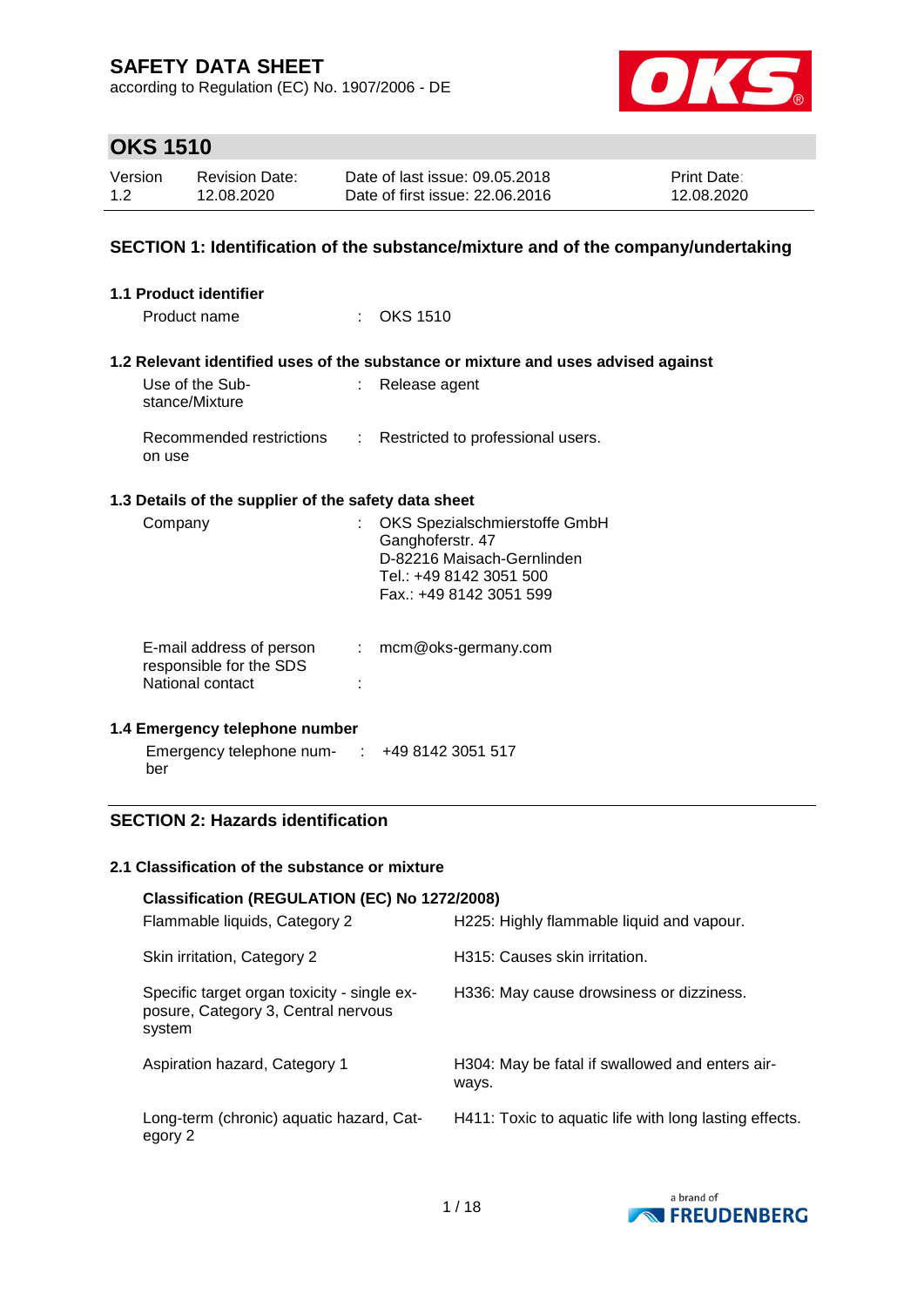according to Regulation (EC) No. 1907/2006 - DE



## **OKS 1510**

| Version | Revision Date: | Date of last issue: 09.05.2018  | <b>Print Date:</b> |
|---------|----------------|---------------------------------|--------------------|
| 1.2     | 12.08.2020     | Date of first issue: 22.06.2016 | 12.08.2020         |

### **2.2 Label elements**

| Labelling (REGULATION (EC) No 1272/2008) |  |                                  |                                                                                                                      |
|------------------------------------------|--|----------------------------------|----------------------------------------------------------------------------------------------------------------------|
| Hazard pictograms                        |  |                                  |                                                                                                                      |
| Signal word                              |  | Danger                           |                                                                                                                      |
| <b>Hazard statements</b>                 |  | H <sub>225</sub><br>H304<br>H315 | Highly flammable liquid and vapour.<br>May be fatal if swallowed and enters air-<br>ways.<br>Causes skin irritation. |
|                                          |  | H336<br>H411                     | May cause drowsiness or dizziness.<br>Toxic to aquatic life with long lasting effects.                               |
| Precautionary statements                 |  | <b>Prevention:</b>               |                                                                                                                      |
|                                          |  | P <sub>210</sub>                 | Keep away from heat, hot surfaces, sparks,<br>open flames and other ignition sources. No<br>smoking.                 |
|                                          |  | P273                             | Avoid release to the environment.                                                                                    |
|                                          |  | Response:                        |                                                                                                                      |
|                                          |  | P301 + P310                      | IF SWALLOWED: Immediately call a<br>POISON CENTER/ doctor.                                                           |
|                                          |  | P331<br>P370 + P378              | Do NOT induce vomiting.<br>In case of fire: Use dry sand, dry chemical<br>or alcohol-resistant foam to extinguish.   |
|                                          |  | P391                             | Collect spillage.                                                                                                    |
|                                          |  | Storage:                         |                                                                                                                      |
|                                          |  | P403 + P235                      | Store in a well-ventilated place. Keep cool.                                                                         |

Hazardous components which must be listed on the label: Naphtha (petroleum), hydrotreated light; Low boiling point hydrogen treated naphtha

### **2.3 Other hazards**

This substance/mixture contains no components considered to be either persistent, bioaccumulative and toxic (PBT), or very persistent and very bioaccumulative (vPvB) at levels of 0.1% or higher.

### **SECTION 3: Composition/information on ingredients**

### **3.2 Mixtures**

Chemical nature : Esters

Solvent

### **Components**

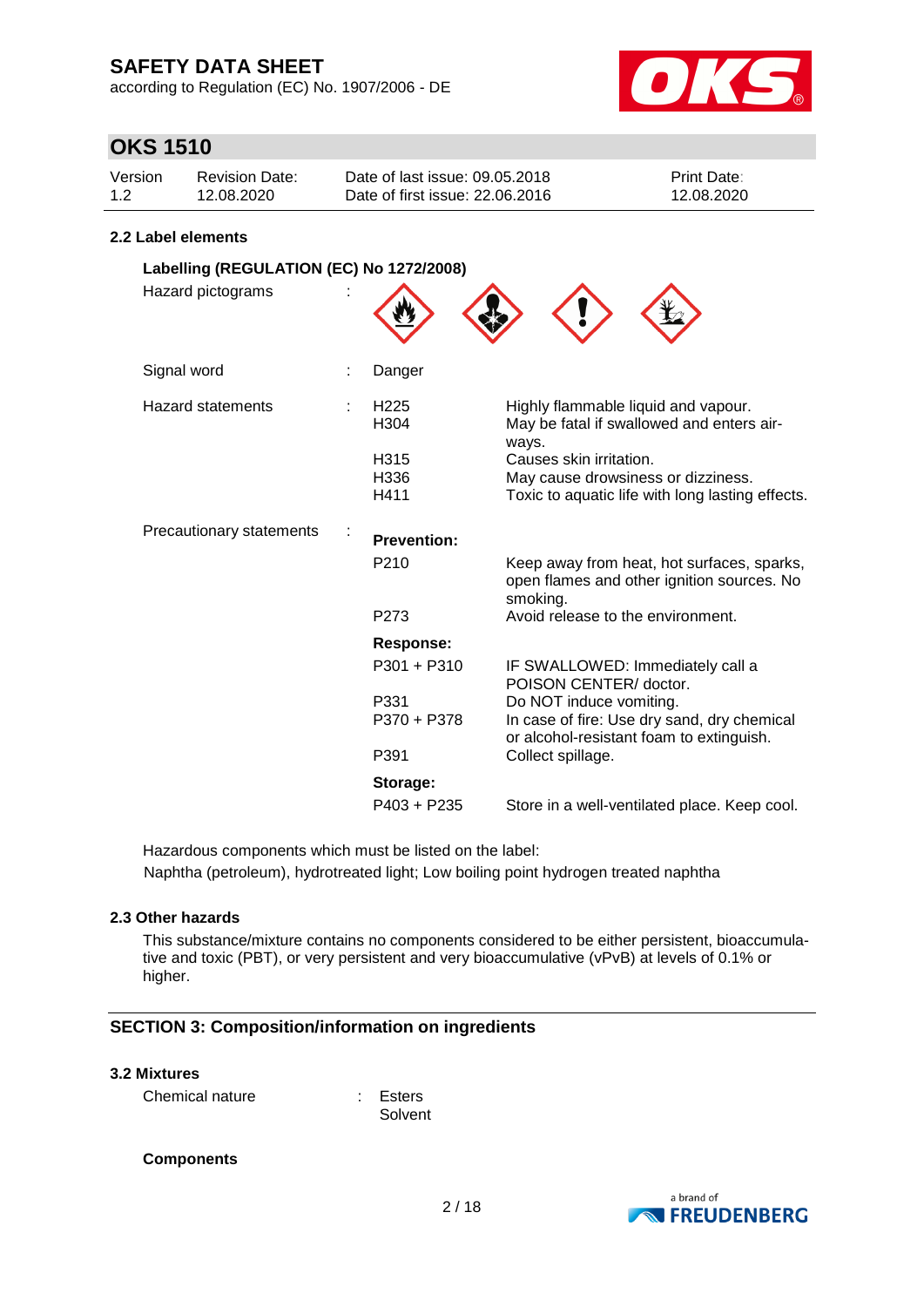according to Regulation (EC) No. 1907/2006 - DE



## **OKS 1510**

| Version | Revision Date: | Date of last issue: 09.05.2018  | <b>Print Date:</b> |
|---------|----------------|---------------------------------|--------------------|
| 1.2     | 12.08.2020     | Date of first issue: 22,06,2016 | 12.08.2020         |

| Chemical name                                                                                       | CAS-No.<br>EC-No.<br>Index-No.<br><b>Registration number</b>                | Classification                                                                                             | Concentration<br>limits<br>M-Factor<br><b>Notes</b> | Concentration<br>(% w/w) |
|-----------------------------------------------------------------------------------------------------|-----------------------------------------------------------------------------|------------------------------------------------------------------------------------------------------------|-----------------------------------------------------|--------------------------|
| Naphtha (petroleum),<br>hydrotreated light;<br>Low boiling point hy-<br>drogen treated naph-<br>tha | 64742-49-0<br>921-024-6<br>649-328-00-1<br>01-2119475514-35-<br><b>XXXX</b> | Flam. Liq.2; H225<br>Skin Irrit.2; H315<br>STOT SE3; H336<br>Asp. Tox.1; H304<br>Aquatic Chronic2;<br>H411 |                                                     | $>= 30 - 50$             |
| Hydrocarbons, C6,<br>isoalkanes, <5% n-<br>hexane                                                   | 931-254-9<br>01-2119484651-34-<br><b>XXXX</b>                               | Flam. Liq.2; H225<br>Skin Irrit.2; H315<br>STOT SE3; H336<br>Asp. Tox.1; H304<br>Aquatic Chronic2;<br>H411 |                                                     | $>= 10 - 20$             |

For explanation of abbreviations see section 16.

### **SECTION 4: First aid measures**

### **4.1 Description of first aid measures**

| If inhaled              | Call a physician or poison control centre immediately.<br>Remove person to fresh air. If signs/symptoms continue, get<br>medical attention.<br>Keep patient warm and at rest.<br>If unconscious, place in recovery position and seek medical<br>advice.<br>Keep respiratory tract clear.<br>If breathing is irregular or stopped, administer artificial respira-<br>tion. |
|-------------------------|---------------------------------------------------------------------------------------------------------------------------------------------------------------------------------------------------------------------------------------------------------------------------------------------------------------------------------------------------------------------------|
| In case of skin contact | Take off all contaminated clothing immediately.<br>Wash off immediately with soap and plenty of water.<br>Get medical attention immediately if irritation develops and<br>persists.<br>Wash clothing before reuse.<br>Thoroughly clean shoes before reuse.                                                                                                                |
| In case of eye contact  | Rinse immediately with plenty of water, also under the eyelids,<br>for at least 10 minutes.<br>If eye irritation persists, consult a specialist.                                                                                                                                                                                                                          |
| If swallowed            | Move the victim to fresh air.<br>If accidentally swallowed obtain immediate medical attention.<br>If unconscious, place in recovery position and seek medical<br>advice.<br>Keep respiratory tract clear.                                                                                                                                                                 |

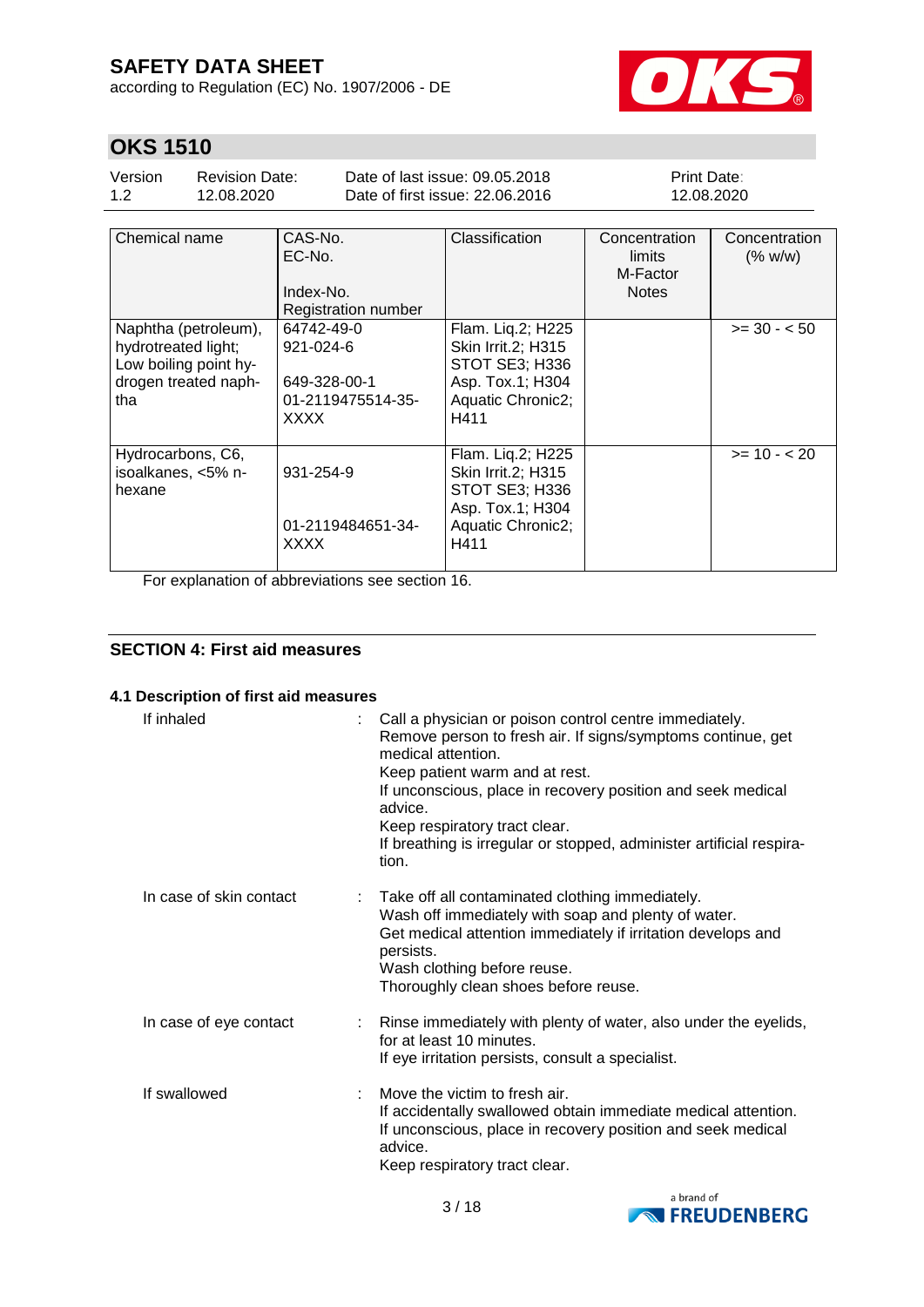according to Regulation (EC) No. 1907/2006 - DE



## **OKS 1510**

| Version<br>1.2 <sub>2</sub> | <b>Revision Date:</b><br>12.08.2020 | Date of last issue: 09.05.2018<br>Date of first issue: 22.06.2016                                                                                                                                                    | Print Date:<br>12.08.2020 |
|-----------------------------|-------------------------------------|----------------------------------------------------------------------------------------------------------------------------------------------------------------------------------------------------------------------|---------------------------|
|                             |                                     | Do NOT induce vomiting.<br>Rinse mouth with water.<br>Never give anything by mouth to an unconscious person.<br>Aspiration hazard if swallowed - can enter lungs and cause<br>damage.                                |                           |
|                             |                                     | 4.2 Most important symptoms and effects, both acute and delayed                                                                                                                                                      |                           |
| Symptoms                    |                                     | Inhalation may provoke the following symptoms:<br>Unconsciousness<br><b>Dizziness</b><br><b>Drowsiness</b><br>Headache<br>Nausea<br><b>Tiredness</b><br>Skin contact may provoke the following symptoms:<br>Erythema |                           |
|                             |                                     | Aspiration may cause pulmonary oedema and pneumonitis.                                                                                                                                                               |                           |
| <b>Risks</b>                |                                     | Central nervous system depression<br>Can be absorbed through skin.<br>Risk of product entering the lungs on vomiting after ingestion.<br>Health injuries may be delayed.<br>Causes skin irritation.                  |                           |

#### **4.3 Indication of any immediate medical attention and special treatment needed**

|  | Treatment | Treat symptomatically. |
|--|-----------|------------------------|
|--|-----------|------------------------|

### **SECTION 5: Firefighting measures**

### **5.1 Extinguishing media**

| Suitable extinguishing media                                   | Use water spray, alcohol-resistant foam, dry chemical or car-<br>bon dioxide. |
|----------------------------------------------------------------|-------------------------------------------------------------------------------|
| Unsuitable extinguishing<br>media                              | : High volume water jet                                                       |
| On a abal bassanda antaban fuano tha acchatan a a an nobelena. |                                                                               |

### **5.2 Special hazards arising from the substance or mixture**

| Specific hazards during fire-<br>fighting | $\therefore$ Fire may cause evolution of:<br>Carbon oxides                                                                                     |
|-------------------------------------------|------------------------------------------------------------------------------------------------------------------------------------------------|
|                                           | Do not let product enter drains.<br>Beware of vapours accumulating to form explosive concentra-<br>tions. Vapours can accumulate in low areas. |

### **5.3 Advice for firefighters**

Special protective equipment : In the event of fire, wear self-contained breathing apparatus.

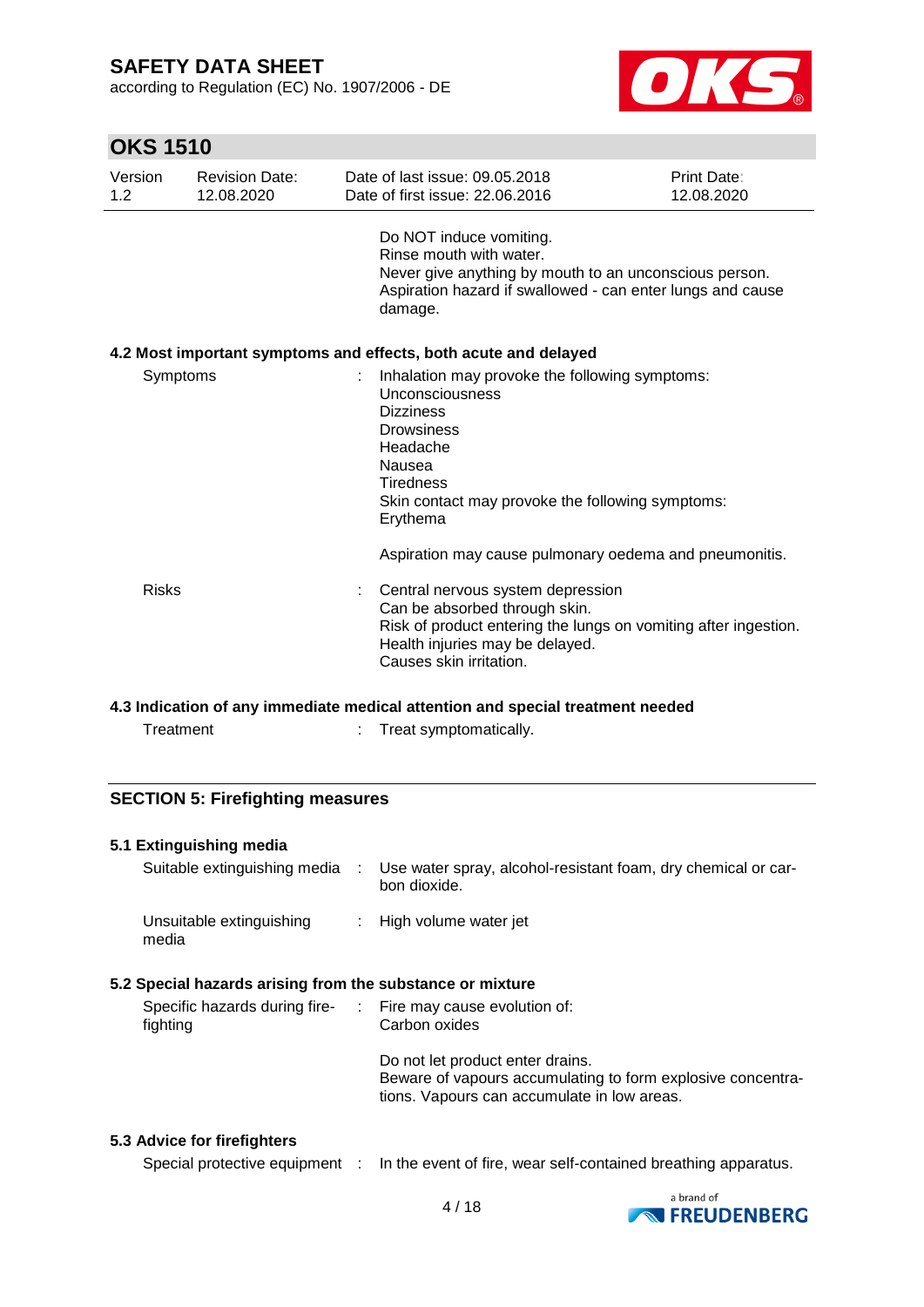according to Regulation (EC) No. 1907/2006 - DE



## **OKS 1510**

| Version<br>1.2      | <b>Revision Date:</b><br>12.08.2020 | Date of last issue: 09.05.2018<br><b>Print Date:</b><br>Date of first issue: 22.06.2016<br>12.08.2020                    |                                                                |  |  |
|---------------------|-------------------------------------|--------------------------------------------------------------------------------------------------------------------------|----------------------------------------------------------------|--|--|
|                     | for firefighters                    | tion products may be a hazard to health.                                                                                 | Use personal protective equipment. Exposure to decomposi-      |  |  |
| Further information |                                     | Standard procedure for chemical fires.<br>must not be discharged into drains.<br>Cool containers/tanks with water spray. | Collect contaminated fire extinguishing water separately. This |  |  |

### **SECTION 6: Accidental release measures**

|                                                          |               | 6.1 Personal precautions, protective equipment and emergency procedures                                                                                                                                                                                                                                    |
|----------------------------------------------------------|---------------|------------------------------------------------------------------------------------------------------------------------------------------------------------------------------------------------------------------------------------------------------------------------------------------------------------|
| Personal precautions                                     |               | : Evacuate personnel to safe areas.<br>Use personal protective equipment.<br>Ensure adequate ventilation.<br>Remove all sources of ignition.<br>Do not breathe vapours or spray mist.<br>Do not breathe dust/ fume/ gas/ mist/ vapours/ spray.<br>Refer to protective measures listed in sections 7 and 8. |
| 6.2 Environmental precautions                            |               |                                                                                                                                                                                                                                                                                                            |
| Environmental precautions                                | $\mathcal{L}$ | Do not allow contact with soil, surface or ground water.<br>Prevent further leakage or spillage if safe to do so.<br>If the product contaminates rivers and lakes or drains inform<br>respective authorities.                                                                                              |
| 6.3 Methods and material for containment and cleaning up |               |                                                                                                                                                                                                                                                                                                            |
| Methods for cleaning up                                  |               | : Contain spillage, and then collect with non-combustible ab-<br>sorbent material, (e.g. sand, earth, diatomaceous earth, ver-<br>miculite) and place in container for disposal according to local<br>/ national regulations (see section 13).<br>Non-sparking tools should be used.                       |

### **6.4 Reference to other sections**

For personal protection see section 8.

### **SECTION 7: Handling and storage**

### **7.1 Precautions for safe handling**

| Advice on safe handling | Use only in an area containing explosion proof equipment.<br>Do not use in areas without adequate ventilation. |
|-------------------------|----------------------------------------------------------------------------------------------------------------|
|                         | Do not breathe vapours or spray mist.                                                                          |
|                         | In case of insufficient ventilation, wear suitable respiratory                                                 |
|                         | equipment.                                                                                                     |
|                         | Avoid contact with skin and eyes.                                                                              |
|                         | For personal protection see section 8.                                                                         |
|                         | Keep away from fire, sparks and heated surfaces.                                                               |

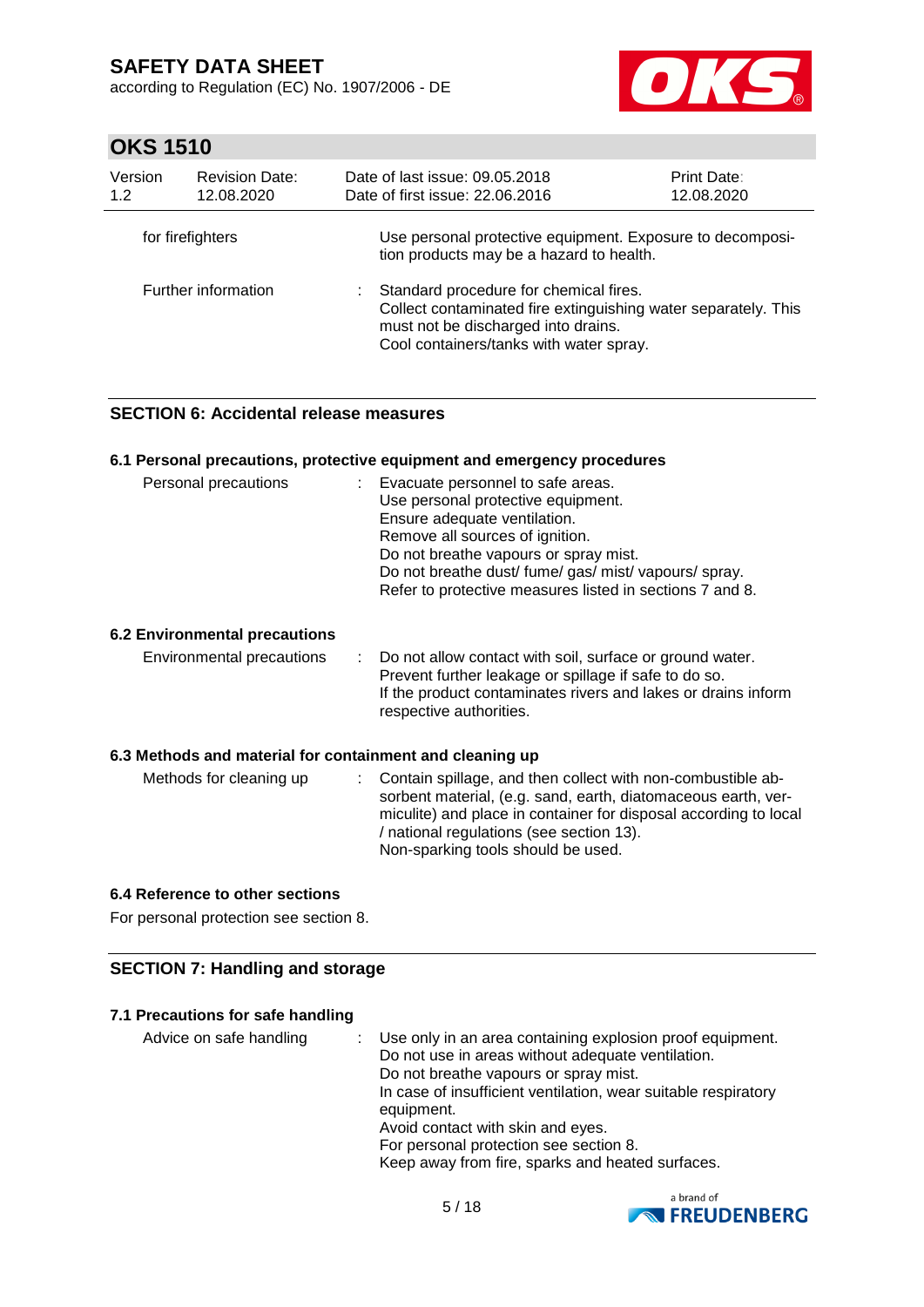according to Regulation (EC) No. 1907/2006 - DE



## **OKS 1510**

| Version<br>1.2 | <b>Revision Date:</b><br>12.08.2020                |    | Date of last issue: 09.05.2018<br>Date of first issue: 22.06.2016                                                                                                                                                                                                                                                                                                                                                                                                                                                                                                                                                                                                               | <b>Print Date:</b><br>12.08.2020 |  |  |  |
|----------------|----------------------------------------------------|----|---------------------------------------------------------------------------------------------------------------------------------------------------------------------------------------------------------------------------------------------------------------------------------------------------------------------------------------------------------------------------------------------------------------------------------------------------------------------------------------------------------------------------------------------------------------------------------------------------------------------------------------------------------------------------------|----------------------------------|--|--|--|
|                |                                                    |    | Smoking, eating and drinking should be prohibited in the ap-<br>plication area.<br>Wash hands and face before breaks and immediately after<br>handling the product.<br>Ensure all equipment is electrically grounded before beginning<br>transfer operations.<br>Do not get in eyes or mouth or on skin.<br>Do not get on skin or clothing.<br>Do not ingest.<br>Do not use sparking tools.<br>Do not enter areas where used or stored until adequately ven-<br>tilated.<br>Do not repack.<br>Do not re-use empty containers.<br>These safety instructions also apply to empty packaging which<br>may still contain product residues.<br>Keep container closed when not in use. |                                  |  |  |  |
|                | Advice on protection against<br>fire and explosion |    | Keep away from heat and sources of ignition.                                                                                                                                                                                                                                                                                                                                                                                                                                                                                                                                                                                                                                    |                                  |  |  |  |
|                | Hygiene measures                                   |    | Wash face, hands and any exposed skin thoroughly after<br>handling.                                                                                                                                                                                                                                                                                                                                                                                                                                                                                                                                                                                                             |                                  |  |  |  |
|                |                                                    |    | 7.2 Conditions for safe storage, including any incompatibilities                                                                                                                                                                                                                                                                                                                                                                                                                                                                                                                                                                                                                |                                  |  |  |  |
|                | Requirements for storage<br>areas and containers   | t. | Store in original container. Keep container closed when not in<br>use. Keep in a cool place away from oxidizing agents. Keep in<br>a dry, cool and well-ventilated place. Containers which are<br>opened must be carefully resealed and kept upright to prevent<br>leakage. Store in accordance with the particular national regu-<br>lations. Keep in properly labelled containers.                                                                                                                                                                                                                                                                                            |                                  |  |  |  |
|                | Storage class (TRGS 510)                           | ÷. | 3, Flammable liquids                                                                                                                                                                                                                                                                                                                                                                                                                                                                                                                                                                                                                                                            |                                  |  |  |  |
|                | 7.3 Specific end use(s)                            |    |                                                                                                                                                                                                                                                                                                                                                                                                                                                                                                                                                                                                                                                                                 |                                  |  |  |  |

Specific use(s) : Specific instructions for handling, not required.

### **SECTION 8: Exposure controls/personal protection**

### **8.1 Control parameters**

### **Occupational Exposure Limits**

| Components                                                                                        | CAS-No.    | Value type (Form<br>of exposure) | Control parameters | <b>Basis</b>                     |
|---------------------------------------------------------------------------------------------------|------------|----------------------------------|--------------------|----------------------------------|
| Naphtha (petrole-<br>um), hydrotreated<br>light; Low boiling<br>point hydrogen<br>treated naphtha | 64742-49-0 | AGW                              | 1.500 mg/m3        | DE TRGS<br>900<br>$(2009-02-16)$ |

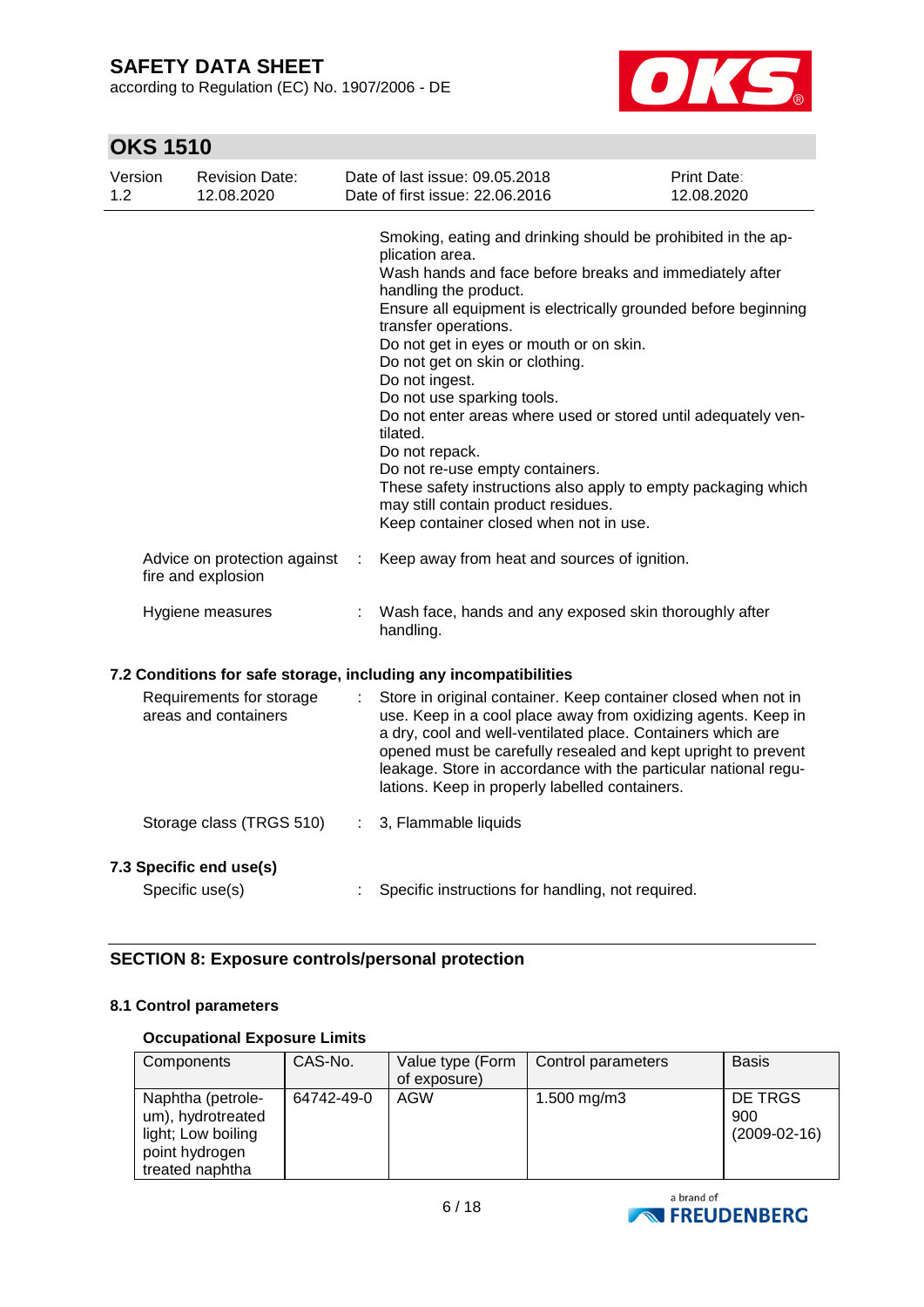according to Regulation (EC) No. 1907/2006 - DE



## **OKS 1510**

| Version<br><b>Revision Date:</b><br>1.2<br>12.08.2020 |                                                   | Date of last issue: 09.05.2018<br>Date of first issue: 22.06.2016 | Print Date:<br>12.08.2020                             |            |             |                                         |  |  |
|-------------------------------------------------------|---------------------------------------------------|-------------------------------------------------------------------|-------------------------------------------------------|------------|-------------|-----------------------------------------|--|--|
|                                                       | ry)                                               | Peak-limit: excur-<br>sion factor (catego-                        | 2; (II)                                               |            |             |                                         |  |  |
|                                                       | Further information                               |                                                                   | Group exposure limit for hydrocarbon solvent mixtures |            |             |                                         |  |  |
|                                                       | hexane                                            | Hydrocarbons, C6,<br>isoalkanes, <5% n-                           | Not As-<br>signed                                     | <b>AGW</b> | 1.500 mg/m3 | <b>DE TRGS</b><br>900<br>$(2009-02-16)$ |  |  |
|                                                       | Peak-limit: excur-<br>sion factor (catego-<br>ry) |                                                                   | 2; (II)                                               |            |             |                                         |  |  |
|                                                       |                                                   | Further information                                               | Group exposure limit for hydrocarbon solvent mixtures |            |             |                                         |  |  |

### **8.2 Exposure controls**

### **Engineering measures**

Use only in an area equipped with explosion proof exhaust ventilation. Handle only in a place equipped with local exhaust (or other appropriate exhaust).

### **Personal protective equipment**

| Eye protection                                                        | Safety glasses with side-shields                                                                                                                                                                                                                                                                                                            |
|-----------------------------------------------------------------------|---------------------------------------------------------------------------------------------------------------------------------------------------------------------------------------------------------------------------------------------------------------------------------------------------------------------------------------------|
| Hand protection<br>Material<br>Break through time<br>Protective index | butyl-rubber<br>$> 10$ min<br>Class 1                                                                                                                                                                                                                                                                                                       |
| Remarks                                                               | Wear protective gloves. The break through time depends<br>amongst other things on the material, the thickness and the<br>type of glove and therefore has to be measured for each<br>case.<br>The selected protective gloves have to satisfy the specifica-<br>tions of Regulation (EU) 2016/425 and the standard EN 374<br>derived from it. |
| Respiratory protection                                                | Use respiratory protection unless adequate local exhaust<br>ventilation is provided or exposure assessment demonstrates<br>that exposures are within recommended exposure guidelines.                                                                                                                                                       |
| Filter type                                                           | Recommended Filter type:                                                                                                                                                                                                                                                                                                                    |
|                                                                       | Organic gas and low boiling vapour type (AX)                                                                                                                                                                                                                                                                                                |
| Protective measures                                                   | The type of protective equipment must be selected according<br>to the concentration and amount of the dangerous substance<br>at the specific workplace.<br>Choose body protection in relation to its type, to the concen-<br>tration and amount of dangerous substances, and to the spe-<br>cific work-place.                               |

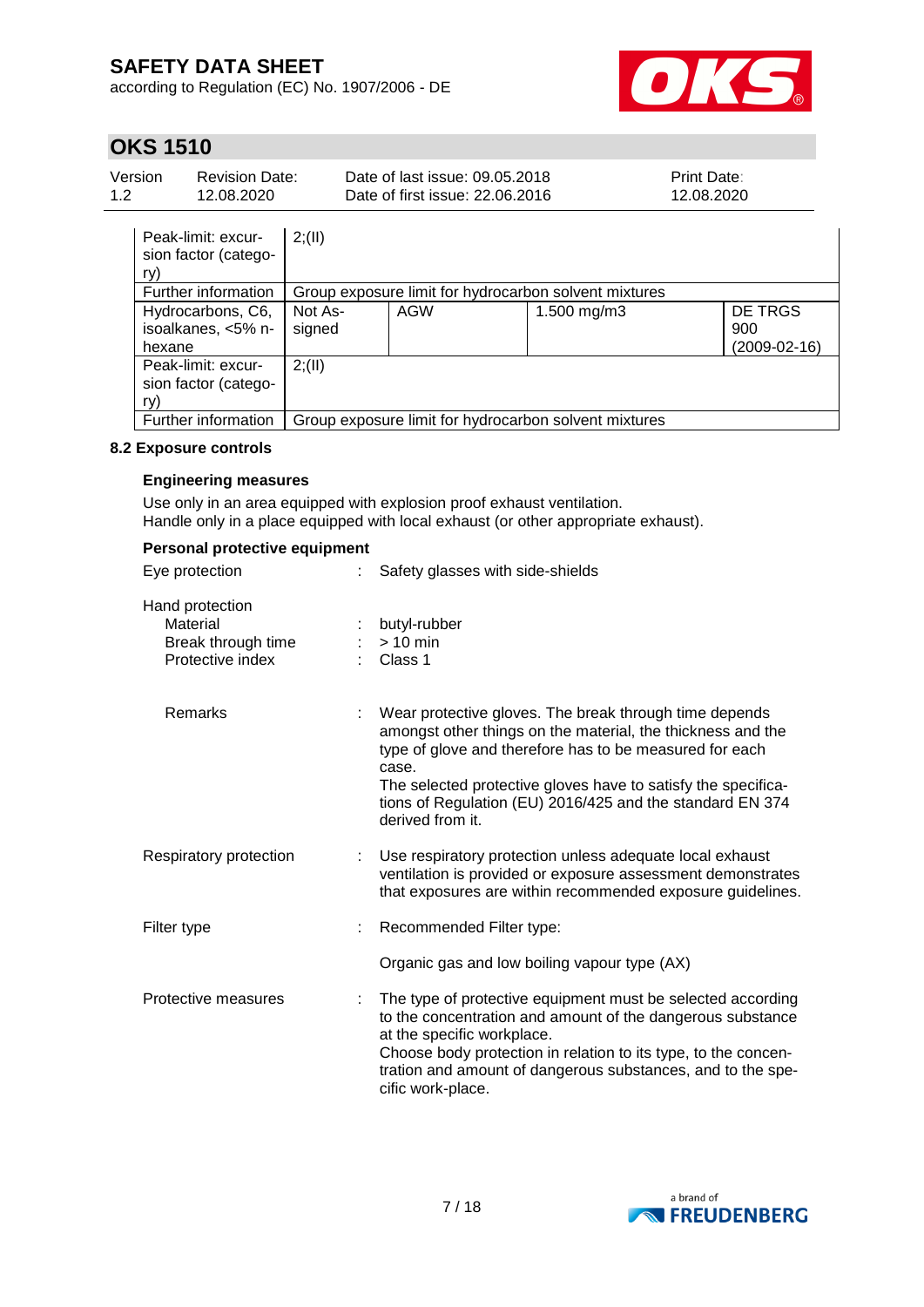according to Regulation (EC) No. 1907/2006 - DE



## **OKS 1510**

| Version | <b>Revision Date:</b> | Date of last issue: 09.05.2018  | <b>Print Date:</b> |
|---------|-----------------------|---------------------------------|--------------------|
| 1.2     | 12.08.2020            | Date of first issue: 22,06,2016 | 12.08.2020         |

### **SECTION 9: Physical and chemical properties**

### **9.1 Information on basic physical and chemical properties**

| Appearance                                                     |                           | liquid                                                                |
|----------------------------------------------------------------|---------------------------|-----------------------------------------------------------------------|
| Colour                                                         | ÷                         | yellow                                                                |
| Odour                                                          |                           | characteristic                                                        |
| <b>Odour Threshold</b>                                         | ÷.                        | No data available                                                     |
|                                                                |                           |                                                                       |
| рH                                                             | t                         | Not applicable                                                        |
| Melting point/range                                            | ÷.                        | No data available                                                     |
| Boiling point/boiling range                                    | t.                        | $>60,1$ °C<br>(1.013 hPa)                                             |
| Flash point                                                    | t.                        | $< -18,00$ °C<br>Method: Abel-Pensky                                  |
| Evaporation rate                                               | ÷.                        | No data available                                                     |
| Flammability (solid, gas)                                      |                           | : Not applicable                                                      |
| Upper explosion limit / Upper : 7,3 %(V)<br>flammability limit |                           |                                                                       |
| Lower explosion limit / Lower : 1,0 %(V)<br>flammability limit |                           |                                                                       |
| Vapour pressure                                                | $\mathbb{R}^{\mathbb{Z}}$ | < 1.100 hPa (20 °C)                                                   |
| Relative vapour density                                        | t.                        | No data available                                                     |
| Relative density                                               |                           | 0,795(20 °C)<br>Reference substance: Water<br>The value is calculated |
| Density                                                        |                           | $0,80$ g/cm3<br>(20 °C)                                               |
| <b>Bulk density</b>                                            |                           | No data available                                                     |
| Solubility(ies)<br>Water solubility                            | t                         | immiscible                                                            |
| Solubility in other solvents                                   |                           | : No data available                                                   |
| Partition coefficient: n-                                      | ÷.                        | No data available                                                     |

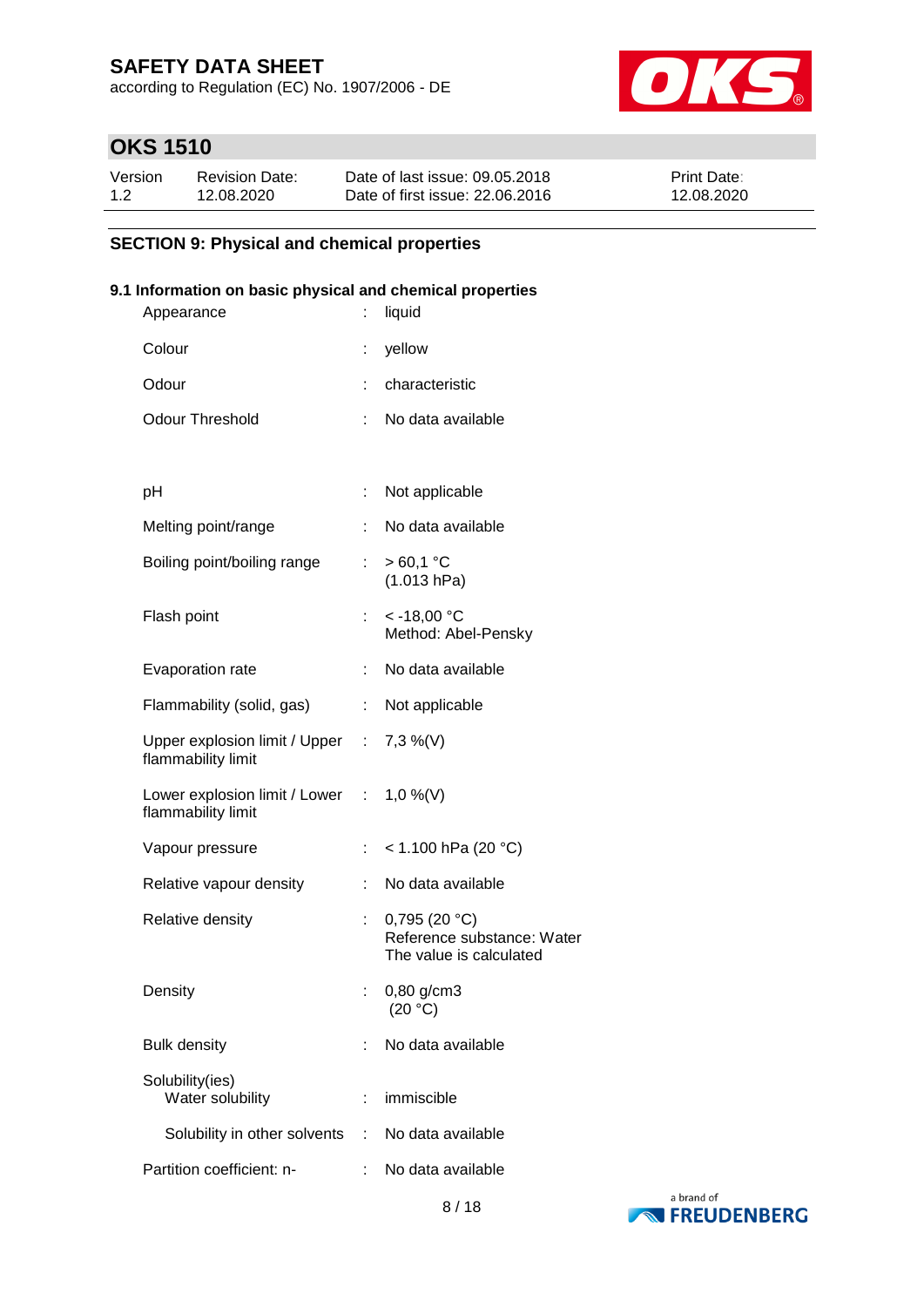according to Regulation (EC) No. 1907/2006 - DE



## **OKS 1510**

| Version<br>1.2        |               | <b>Revision Date:</b><br>12.08.2020 |                            | Date of last issue: 09.05.2018<br>Date of first issue: 22.06.2016 | Print Date:<br>12.08.2020 |
|-----------------------|---------------|-------------------------------------|----------------------------|-------------------------------------------------------------------|---------------------------|
|                       | octanol/water |                                     |                            |                                                                   |                           |
|                       |               | Auto-ignition temperature           | $\mathcal{L}$              | No data available                                                 |                           |
|                       |               | Decomposition temperature           | $\mathcal{L}^{\text{max}}$ | No data available                                                 |                           |
|                       | Viscosity     | Viscosity, dynamic                  | ÷                          | No data available                                                 |                           |
|                       |               | Viscosity, kinematic                | $\mathbb{R}^{\mathbb{Z}}$  | $<$ 7 mm2/s (40 °C)                                               |                           |
|                       |               | <b>Explosive properties</b>         |                            | Not explosive                                                     |                           |
|                       |               | Oxidizing properties                |                            | No data available                                                 |                           |
| 9.2 Other information |               |                                     |                            |                                                                   |                           |
|                       |               | Sublimation point                   | ÷                          | No data available                                                 |                           |
|                       |               | Metal corrosion rate                |                            | Not corrosive to metals                                           |                           |
|                       | Self-ignition |                                     |                            | No data available                                                 |                           |

### **SECTION 10: Stability and reactivity**

### **10.1 Reactivity**

No hazards to be specially mentioned.

### **10.2 Chemical stability**

Stable under normal conditions.

### **10.3 Possibility of hazardous reactions**

| No dangerous reaction known under conditions of normal use.<br>Hazardous reactions |
|------------------------------------------------------------------------------------|
|------------------------------------------------------------------------------------|

### **10.4 Conditions to avoid**

Conditions to avoid : Heat, flames and sparks. Strong sunlight for prolonged periods.

#### **10.5 Incompatible materials**

Materials to avoid : Oxidizing agents

### **10.6 Hazardous decomposition products**

No decomposition if stored and applied as directed.

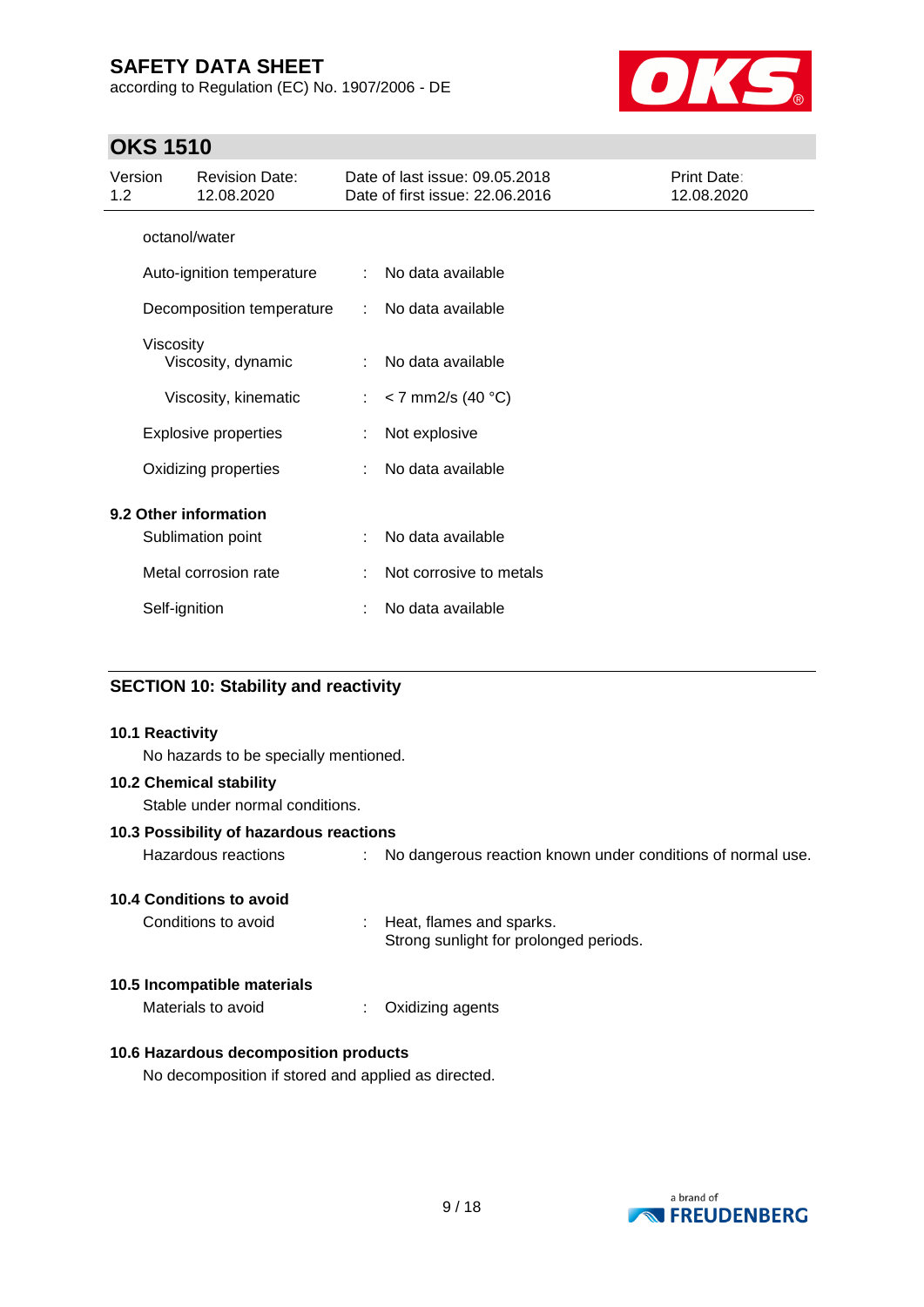according to Regulation (EC) No. 1907/2006 - DE



## **OKS 1510**

| Version | <b>Revision Date:</b> | Date of last issue: 09.05.2018  | <b>Print Date:</b> |
|---------|-----------------------|---------------------------------|--------------------|
| 1.2     | 12.08.2020            | Date of first issue: 22,06,2016 | 12.08.2020         |

### **SECTION 11: Toxicological information**

### **11.1 Information on toxicological effects**

**Acute toxicity**

| <b>Product:</b> |  |
|-----------------|--|
|                 |  |

| Acute oral toxicity                         |                                                                                                                                                                                                                                                                                                                                                                                                                               | Remarks: Effects due to ingestion may include:                                                                                                       |  |  |
|---------------------------------------------|-------------------------------------------------------------------------------------------------------------------------------------------------------------------------------------------------------------------------------------------------------------------------------------------------------------------------------------------------------------------------------------------------------------------------------|------------------------------------------------------------------------------------------------------------------------------------------------------|--|--|
|                                             |                                                                                                                                                                                                                                                                                                                                                                                                                               | Symptoms: Central nervous system depression                                                                                                          |  |  |
| Acute inhalation toxicity                   | t.                                                                                                                                                                                                                                                                                                                                                                                                                            | Remarks: Respiration of solvent vapour may cause dizziness.                                                                                          |  |  |
|                                             |                                                                                                                                                                                                                                                                                                                                                                                                                               | Symptoms: Inhalation may provoke the following symptoms:,<br>Dizziness, Drowsiness, Vomiting, Fatigue, Vertigo, Central<br>nervous system depression |  |  |
| Acute dermal toxicity                       | ÷.                                                                                                                                                                                                                                                                                                                                                                                                                            | Symptoms: Redness, Local irritation                                                                                                                  |  |  |
| Components:                                 |                                                                                                                                                                                                                                                                                                                                                                                                                               |                                                                                                                                                      |  |  |
| Hydrocarbons, C6, isoalkanes, <5% n-hexane: |                                                                                                                                                                                                                                                                                                                                                                                                                               |                                                                                                                                                      |  |  |
| Acute oral toxicity                         | $\mathcal{I}^{\mathcal{I}^{\mathcal{I}^{\mathcal{I}^{\mathcal{I}^{\mathcal{I}^{\mathcal{I}^{\mathcal{I}^{\mathcal{I}^{\mathcal{I}^{\mathcal{I}^{\mathcal{I}^{\mathcal{I}^{\mathcal{I}^{\mathcal{I}^{\mathcal{I}^{\mathcal{I}^{\mathcal{I}^{\mathcal{I}^{\mathcal{I}^{\mathcal{I}^{\mathcal{I}^{\mathcal{I}^{\mathcal{I}^{\mathcal{I}^{\mathcal{I}^{\mathcal{I}^{\mathcal{I}^{\mathcal{I}^{\mathcal{I}^{\mathcal{I}^{\mathcal$ | LD50 Oral $(Rat):$ > 5.000 mg/kg                                                                                                                     |  |  |
| <b>Skin corrosion/irritation</b>            |                                                                                                                                                                                                                                                                                                                                                                                                                               |                                                                                                                                                      |  |  |
| Product:                                    |                                                                                                                                                                                                                                                                                                                                                                                                                               |                                                                                                                                                      |  |  |
| Remarks                                     |                                                                                                                                                                                                                                                                                                                                                                                                                               | Irritating to skin.                                                                                                                                  |  |  |
| <b>Components:</b>                          |                                                                                                                                                                                                                                                                                                                                                                                                                               |                                                                                                                                                      |  |  |
|                                             |                                                                                                                                                                                                                                                                                                                                                                                                                               | Naphtha (petroleum), hydrotreated light; Low boiling point hydrogen treated naphtha:                                                                 |  |  |
| Species                                     |                                                                                                                                                                                                                                                                                                                                                                                                                               | Rabbit                                                                                                                                               |  |  |
| Result                                      |                                                                                                                                                                                                                                                                                                                                                                                                                               | Skin irritation                                                                                                                                      |  |  |
| Hydrocarbons, C6, isoalkanes, <5% n-hexane: |                                                                                                                                                                                                                                                                                                                                                                                                                               |                                                                                                                                                      |  |  |
| Result                                      |                                                                                                                                                                                                                                                                                                                                                                                                                               | Skin irritation                                                                                                                                      |  |  |
| Serious eye damage/eye irritation           |                                                                                                                                                                                                                                                                                                                                                                                                                               |                                                                                                                                                      |  |  |
| Product:                                    |                                                                                                                                                                                                                                                                                                                                                                                                                               |                                                                                                                                                      |  |  |
| <b>Remarks</b>                              |                                                                                                                                                                                                                                                                                                                                                                                                                               | Contact with eyes may cause irritation.                                                                                                              |  |  |
| Respiratory or skin sensitisation           |                                                                                                                                                                                                                                                                                                                                                                                                                               |                                                                                                                                                      |  |  |
| Product:                                    |                                                                                                                                                                                                                                                                                                                                                                                                                               |                                                                                                                                                      |  |  |
| Remarks                                     |                                                                                                                                                                                                                                                                                                                                                                                                                               | This information is not available.                                                                                                                   |  |  |

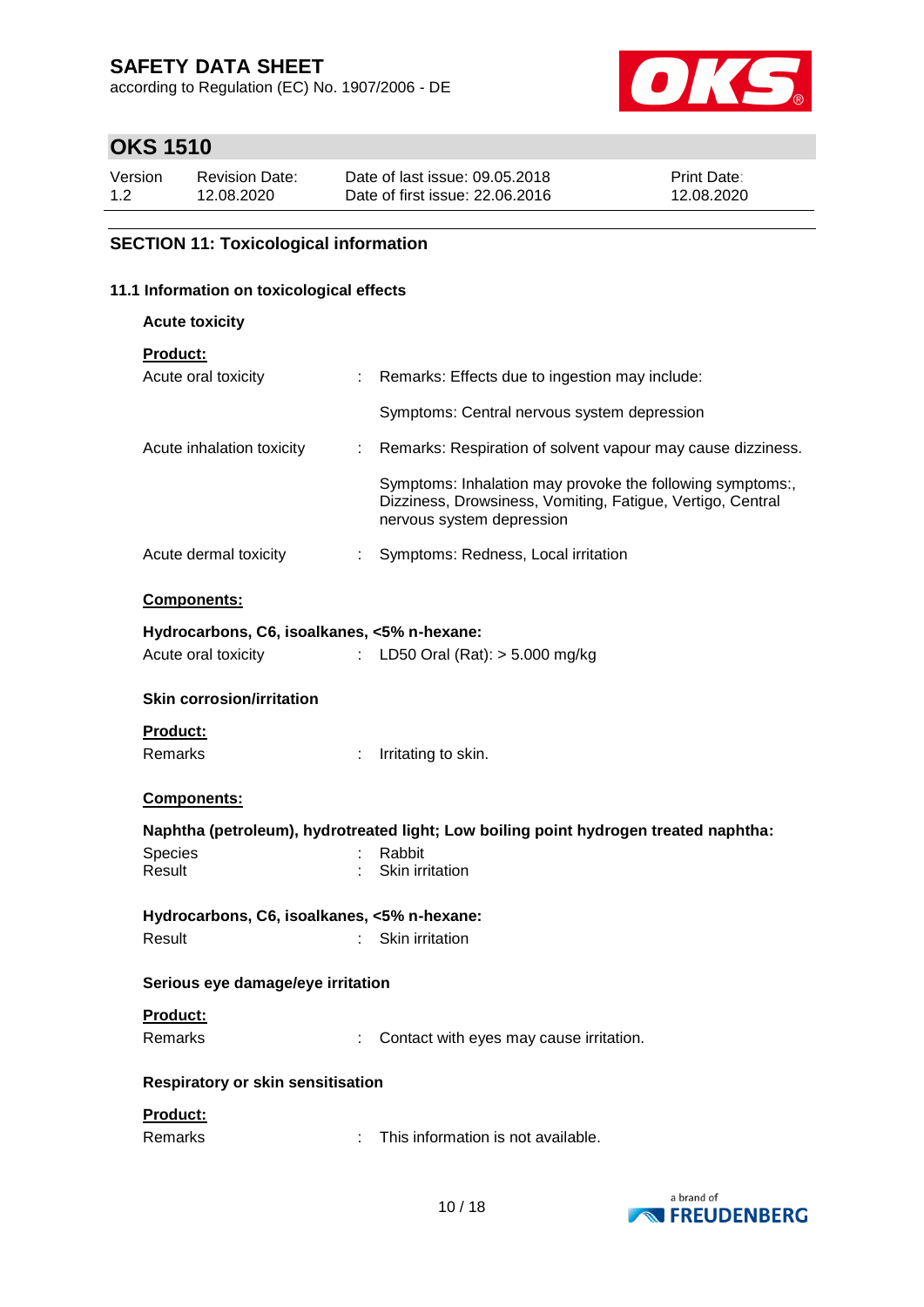according to Regulation (EC) No. 1907/2006 - DE



## **OKS 1510**

| Version<br>1.2  | <b>Revision Date:</b><br>12.08.2020           |    | Date of last issue: 09.05.2018<br>Date of first issue: 22.06.2016                    | Print Date:<br>12.08.2020 |
|-----------------|-----------------------------------------------|----|--------------------------------------------------------------------------------------|---------------------------|
|                 | Germ cell mutagenicity                        |    |                                                                                      |                           |
| <b>Product:</b> |                                               |    |                                                                                      |                           |
|                 | Genotoxicity in vitro                         |    | : Remarks: No data available                                                         |                           |
|                 | Genotoxicity in vivo                          |    | Remarks: No data available                                                           |                           |
|                 | Carcinogenicity                               |    |                                                                                      |                           |
| Product:        |                                               |    |                                                                                      |                           |
| <b>Remarks</b>  |                                               |    | No data available                                                                    |                           |
|                 | <b>Reproductive toxicity</b>                  |    |                                                                                      |                           |
| <b>Product:</b> |                                               |    |                                                                                      |                           |
|                 | Effects on fertility                          |    | Remarks: No data available                                                           |                           |
| ment            | Effects on foetal develop-                    |    | : Remarks: No data available                                                         |                           |
|                 | <b>STOT - single exposure</b>                 |    |                                                                                      |                           |
|                 | Components:                                   |    |                                                                                      |                           |
|                 |                                               |    | Naphtha (petroleum), hydrotreated light; Low boiling point hydrogen treated naphtha: |                           |
|                 | Assessment                                    | ÷. | May cause drowsiness or dizziness.                                                   |                           |
|                 | Hydrocarbons, C6, isoalkanes, <5% n-hexane:   |    |                                                                                      |                           |
|                 | Assessment                                    | ÷  | May cause drowsiness or dizziness.                                                   |                           |
|                 | <b>Repeated dose toxicity</b>                 |    |                                                                                      |                           |
| Product:        |                                               |    |                                                                                      |                           |
| Remarks         |                                               | ÷  | This information is not available.                                                   |                           |
|                 | <b>Aspiration toxicity</b>                    |    |                                                                                      |                           |
| Product:        |                                               |    |                                                                                      |                           |
|                 | May be fatal if swallowed and enters airways. |    |                                                                                      |                           |
|                 | Components:                                   |    |                                                                                      |                           |
|                 | May be fatal if swallowed and enters airways. |    | Naphtha (petroleum), hydrotreated light; Low boiling point hydrogen treated naphtha: |                           |
|                 | Hydrocarbons, C6, isoalkanes, <5% n-hexane:   |    |                                                                                      |                           |

May be fatal if swallowed and enters airways.

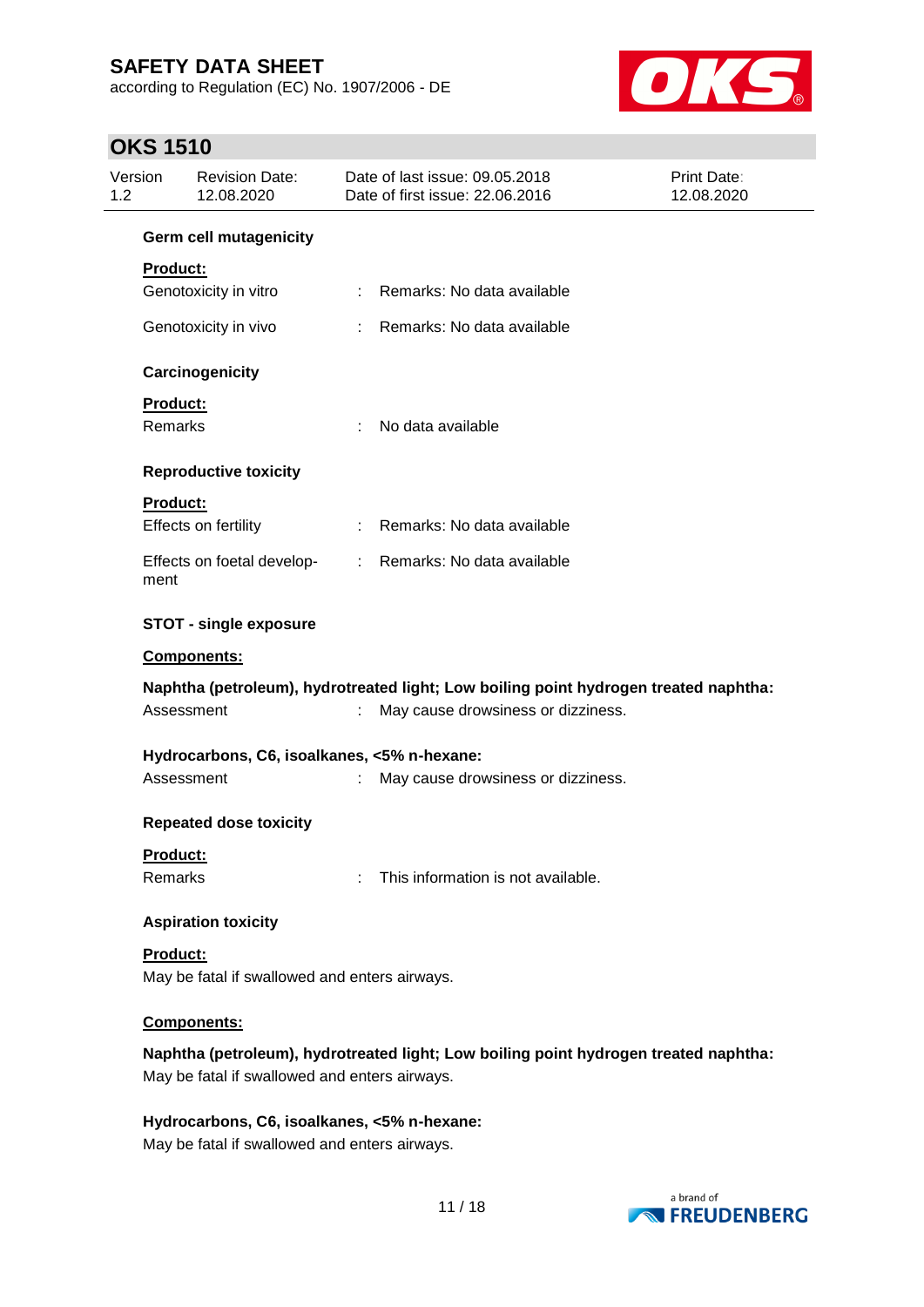according to Regulation (EC) No. 1907/2006 - DE



## **OKS 1510**

| Version | <b>Revision Date:</b> | Date of last issue: 09.05.2018  | <b>Print Date:</b> |
|---------|-----------------------|---------------------------------|--------------------|
| 1.2     | 12.08.2020            | Date of first issue: 22.06.2016 | 12.08.2020         |
|         |                       |                                 |                    |

### **Further information**

### **Product:**

Remarks : Ingestion causes irritation of upper respiratory system and gastrointestinal disturbance.

### **SECTION 12: Ecological information**

### **12.1 Toxicity**

| <b>Product:</b>                                                                     |   |                                                                                                         |
|-------------------------------------------------------------------------------------|---|---------------------------------------------------------------------------------------------------------|
| Toxicity to fish                                                                    |   | Remarks: Toxic to aquatic organisms, may cause long-term<br>adverse effects in the aquatic environment. |
| Toxicity to daphnia and other : Remarks: No data available<br>aquatic invertebrates |   |                                                                                                         |
| Toxicity to algae/aquatic<br>plants                                                 |   | $\therefore$ Remarks: No data available                                                                 |
| Toxicity to microorganisms                                                          |   | Remarks: No data available                                                                              |
| <b>Components:</b>                                                                  |   |                                                                                                         |
|                                                                                     |   | Naphtha (petroleum), hydrotreated light; Low boiling point hydrogen treated naphtha:                    |
| <b>Ecotoxicology Assessment</b><br>Chronic aquatic toxicity                         | ÷ | Toxic to aquatic life with long lasting effects.                                                        |

### **Hydrocarbons, C6, isoalkanes, <5% n-hexane:**

|                       | Toxicity to daphnia and other : EC50 (Daphnia magna (Water flea)): > 1 - 10 mg/l |
|-----------------------|----------------------------------------------------------------------------------|
| aquatic invertebrates | Exposure time: 48 h                                                              |

### **12.2 Persistence and degradability**

### **Product:**

| Biodegradability                                                | : Remarks: No data available |
|-----------------------------------------------------------------|------------------------------|
| Physico-chemical removabil- : Remarks: No data available<br>itv |                              |

### **Components:**

| Hydrocarbons, C6, isoalkanes, <5% n-hexane: |                                   |
|---------------------------------------------|-----------------------------------|
| Biodegradability                            | Result: Not rapidly biodegradable |

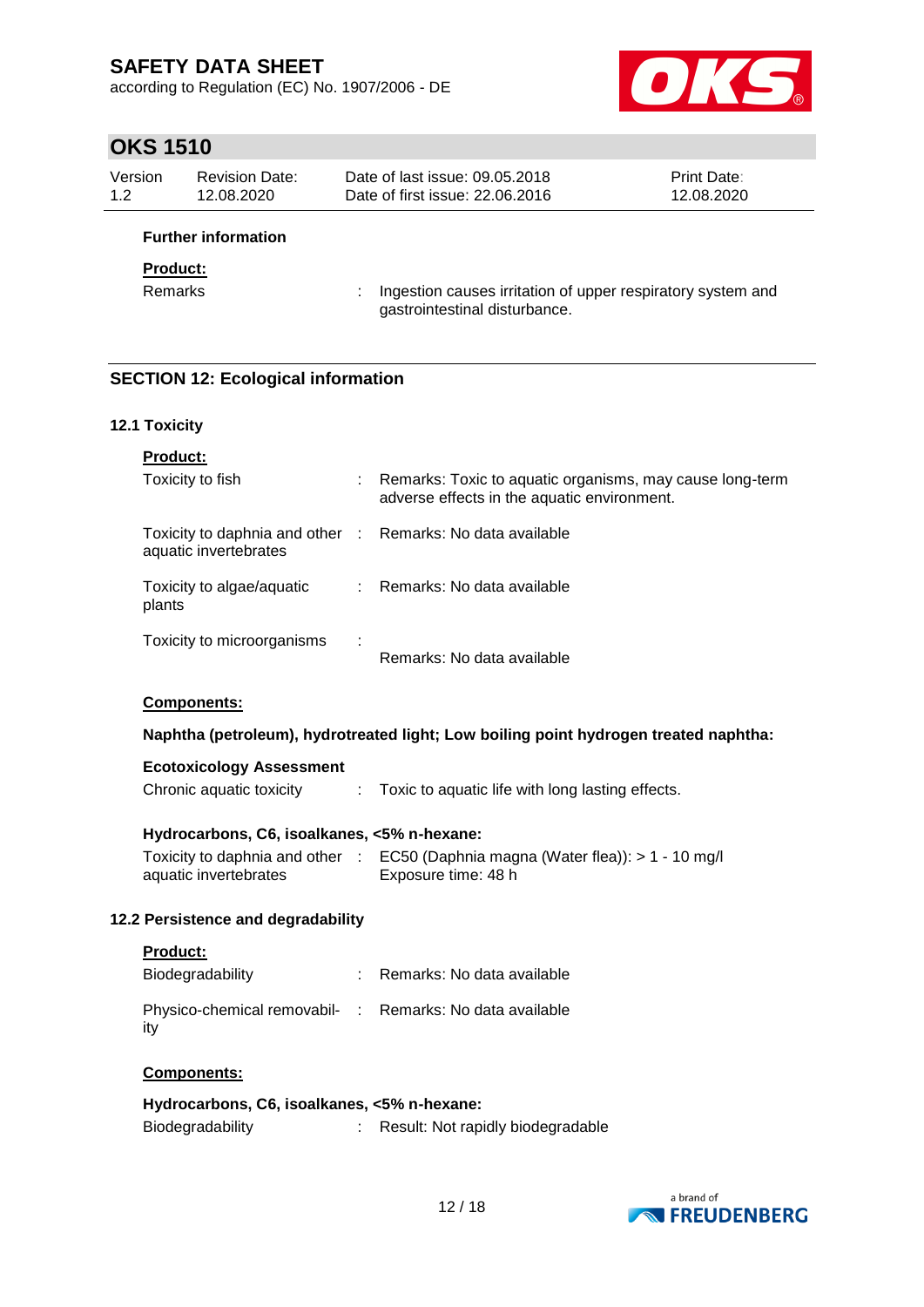according to Regulation (EC) No. 1907/2006 - DE



## **OKS 1510**

| Version | Revision Date: | Date of last issue: 09.05.2018  | <b>Print Date:</b> |
|---------|----------------|---------------------------------|--------------------|
| 1.2     | 12.08.2020     | Date of first issue: 22.06.2016 | 12.08.2020         |

### **12.3 Bioaccumulative potential**

### **Product:**

| Bioaccumulation | : Remarks: This mixture contains no substance considered to |
|-----------------|-------------------------------------------------------------|
|                 | be persistent, bioaccumulating and toxic (PBT).             |
|                 | This mixture contains no substance considered to be very    |
|                 | persistent and very bioaccumulating (vPvB).                 |

### **Components:**

| Hydrocarbons, C6, isoalkanes, <5% n-hexane: |  |                              |  |  |  |
|---------------------------------------------|--|------------------------------|--|--|--|
| <b>Bioaccumulation</b>                      |  | : Remarks: No data available |  |  |  |
| Partition coefficient: n-<br>octanol/water  |  | $:$ log Pow: 4               |  |  |  |

### **12.4 Mobility in soil**

### **Product:**

| <b>Mobility</b>                                    | Remarks: No data available   |
|----------------------------------------------------|------------------------------|
| Distribution among environ-<br>mental compartments | : Remarks: No data available |

### **12.5 Results of PBT and vPvB assessment**

**Product:**

```
Assessment : This substance/mixture contains no components considered
                   to be either persistent, bioaccumulative and toxic (PBT), or 
                   very persistent and very bioaccumulative (vPvB) at levels of 
                   0.1% or higher..
```
### **12.6 Other adverse effects**

**Product:**

| Additional ecological infor- | Toxic to aquatic life with long lasting effects. |
|------------------------------|--------------------------------------------------|
| mation                       |                                                  |

### **SECTION 13: Disposal considerations**

### **13.1 Waste treatment methods**

Product : The product should not be allowed to enter drains, water courses or the soil. Do not dispose of with domestic refuse. Dispose of as hazardous waste in compliance with local and national regulations.

Waste codes should be assigned by the user based on the

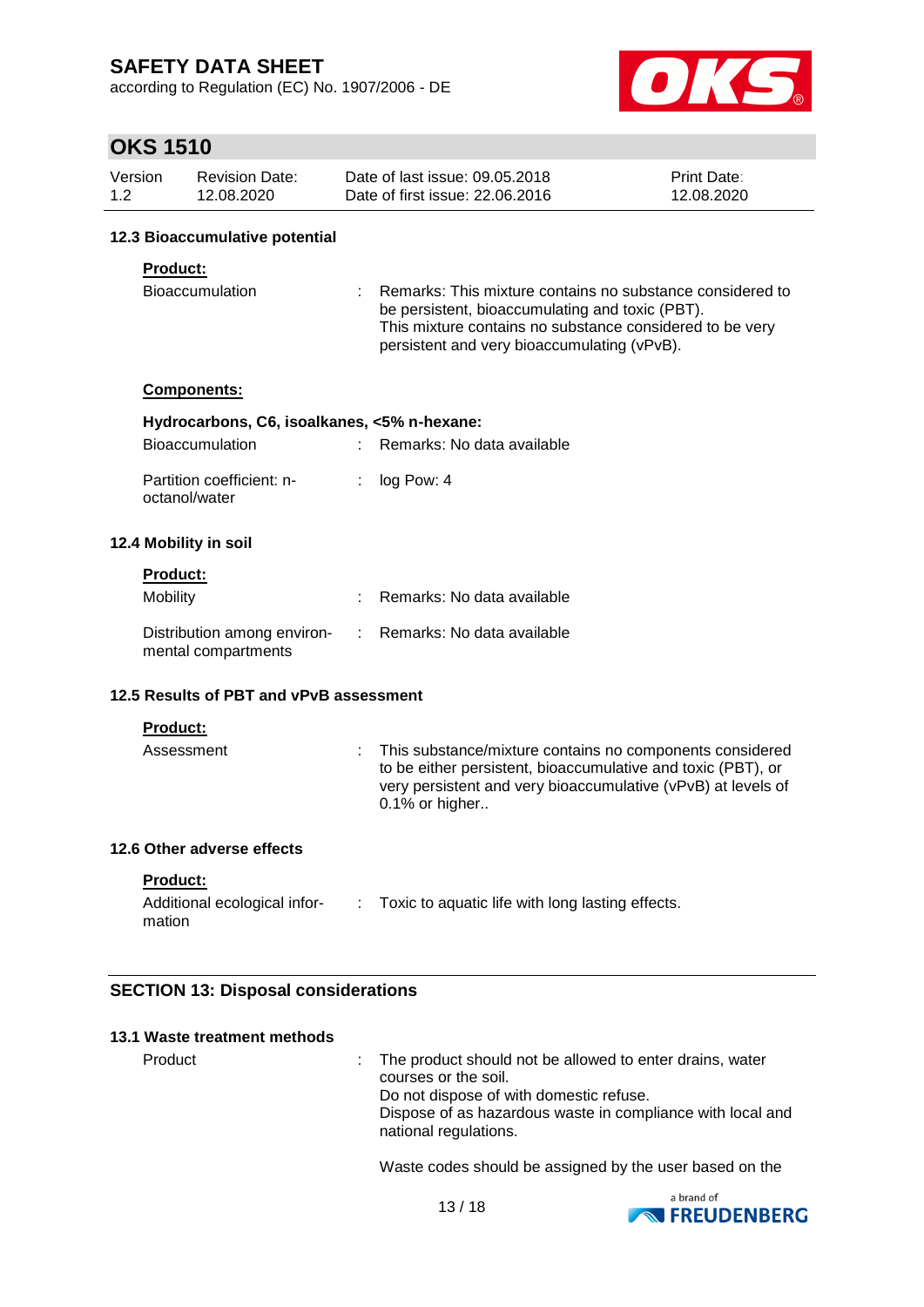according to Regulation (EC) No. 1907/2006 - DE



## **OKS 1510**

| Version<br>1.2 | <b>Revision Date:</b><br>12.08.2020 |                           | Date of last issue: 09.05.2018<br>Date of first issue: 22.06.2016                                                                                                      | <b>Print Date:</b><br>12.08.2020 |
|----------------|-------------------------------------|---------------------------|------------------------------------------------------------------------------------------------------------------------------------------------------------------------|----------------------------------|
|                |                                     |                           | application for which the product was used.                                                                                                                            |                                  |
|                | Contaminated packaging              | $\mathbb{Z}^{\mathbb{Z}}$ | Packaging that is not properly emptied must be disposed of as<br>the unused product.<br>Dispose of waste product or used containers according to<br>local regulations. |                                  |
|                |                                     |                           | The following Waste Codes are only suggestions:                                                                                                                        |                                  |
|                | Waste Code                          |                           | used product, unused product<br>14 06 03*, other solvents and solvent mixtures                                                                                         |                                  |
|                |                                     |                           | uncleaned packagings<br>15 01 10, packaging containing residues of or contaminated<br>by hazardous substances                                                          |                                  |

## **SECTION 14: Transport information**

### **14.1 UN number**

| <b>ADR</b>                                                                                                                          |   | <b>UN 3295</b>                                                                                                                                      |
|-------------------------------------------------------------------------------------------------------------------------------------|---|-----------------------------------------------------------------------------------------------------------------------------------------------------|
| <b>IMDG</b>                                                                                                                         |   | <b>UN 3295</b>                                                                                                                                      |
| <b>IATA</b>                                                                                                                         |   | <b>UN 3295</b>                                                                                                                                      |
| 14.2 UN proper shipping name                                                                                                        |   |                                                                                                                                                     |
| <b>ADR</b>                                                                                                                          |   | HYDROCARBONS, LIQUID, N.O.S.<br>(Hydrocarbons, C6-C7, n-alkanes, isoalkanes, cyclics, <5% n-<br>hexane, Hydrocarbons, C6, isoalkanes, <5% n-hexane) |
| <b>IMDG</b>                                                                                                                         | ÷ | HYDROCARBONS, LIQUID, N.O.S.<br>(Hydrocarbons, C6-C7, n-alkanes, isoalkanes, cyclics, <5% n-<br>hexane, Hydrocarbons, C6, isoalkanes, <5% n-hexane) |
| <b>IATA</b>                                                                                                                         |   | Hydrocarbons, liquid, n.o.s.<br>(Hydrocarbons, C6-C7, n-alkanes, isoalkanes, cyclics, <5% n-<br>hexane, Hydrocarbons, C6, isoalkanes, <5% n-hexane) |
| 14.3 Transport hazard class(es)                                                                                                     |   |                                                                                                                                                     |
| <b>ADR</b>                                                                                                                          |   | 3                                                                                                                                                   |
| <b>IMDG</b>                                                                                                                         |   | 3                                                                                                                                                   |
| <b>IATA</b>                                                                                                                         |   | 3                                                                                                                                                   |
| 14.4 Packing group                                                                                                                  |   |                                                                                                                                                     |
| <b>ADR</b><br>Packing group<br><b>Classification Code</b><br>Hazard Identification Number : 33<br>Labels<br>Tunnel restriction code |   | $\blacksquare$<br>$\therefore$ F1<br>3<br>(D/E)                                                                                                     |

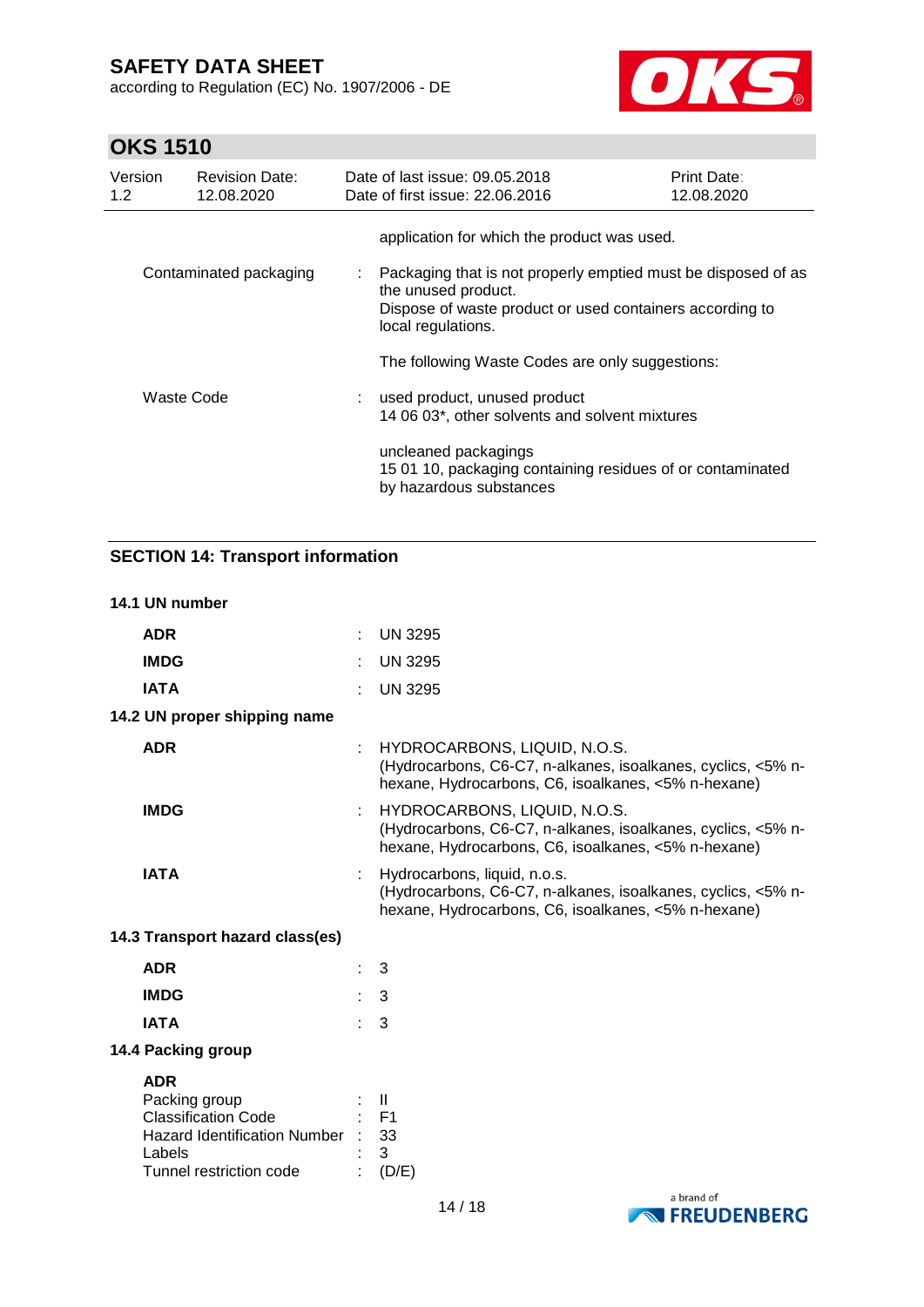according to Regulation (EC) No. 1907/2006 - DE



## **OKS 1510**

| Version<br>1.2            | <b>Revision Date:</b><br>12.08.2020                                                                                   | Date of last issue: 09.05.2018<br>Date of first issue: 22.06.2016                                                                                                                                  | Print Date:<br>12.08.2020                                                                         |
|---------------------------|-----------------------------------------------------------------------------------------------------------------------|----------------------------------------------------------------------------------------------------------------------------------------------------------------------------------------------------|---------------------------------------------------------------------------------------------------|
| <b>IMDG</b><br>Labels     | Packing group<br>EmS Code                                                                                             | $\mathbf{II}$<br>3<br>$F-E$ , S-D                                                                                                                                                                  |                                                                                                   |
| aircraft)<br>Labels       | <b>IATA (Cargo)</b><br>Packing instruction (cargo<br>Packing instruction (LQ)<br>Packing group                        | 364<br>Y341<br>$\mathbf{H}$<br>Flammable Liquids                                                                                                                                                   |                                                                                                   |
| Labels                    | <b>IATA (Passenger)</b><br>Packing instruction (passen-<br>ger aircraft)<br>Packing instruction (LQ)<br>Packing group | 353<br>Y341<br>Ш<br>Flammable Liquids                                                                                                                                                              |                                                                                                   |
|                           | <b>14.5 Environmental hazards</b>                                                                                     |                                                                                                                                                                                                    |                                                                                                   |
| <b>ADR</b><br><b>IMDG</b> | Environmentally hazardous                                                                                             | yes                                                                                                                                                                                                |                                                                                                   |
|                           | Marine pollutant                                                                                                      | yes                                                                                                                                                                                                |                                                                                                   |
|                           | <b>IATA (Passenger)</b><br>Environmentally hazardous                                                                  | no                                                                                                                                                                                                 |                                                                                                   |
|                           | <b>IATA (Cargo)</b><br>Environmentally hazardous                                                                      | no                                                                                                                                                                                                 |                                                                                                   |
|                           | 14.6 Special precautions for user<br>iations in regional or country regulations.                                      | The transport classification(s) provided herein are for informational purposes only, and solely<br>based upon the properties of the unpackaged material as it is described within this Safety Data | Sheet. Transportation classifications may vary by mode of transportation, package sizes, and var- |

### **14.7 Transport in bulk according to Annex II of Marpol and the IBC Code**

| Remarks | Not applicable for product as supplied. |
|---------|-----------------------------------------|
|         |                                         |

### **SECTION 15: Regulatory information**

### **15.1 Safety, health and environmental regulations/legislation specific for the substance or mixture**

| REACH - Candidate List of Substances of Very High<br>Concern for Authorisation (Article 59). | : This product does not contain sub-<br>stances of very high concern (Regu-<br>lation (EC) No 1907/2006 (REACH),<br>Article 57). |
|----------------------------------------------------------------------------------------------|----------------------------------------------------------------------------------------------------------------------------------|
| REACH - List of substances subject to authorisation<br>(Annex XIV)                           | Not applicable                                                                                                                   |
| Regulation (EC) No 1005/2009 on substances that de-                                          | Not applicable                                                                                                                   |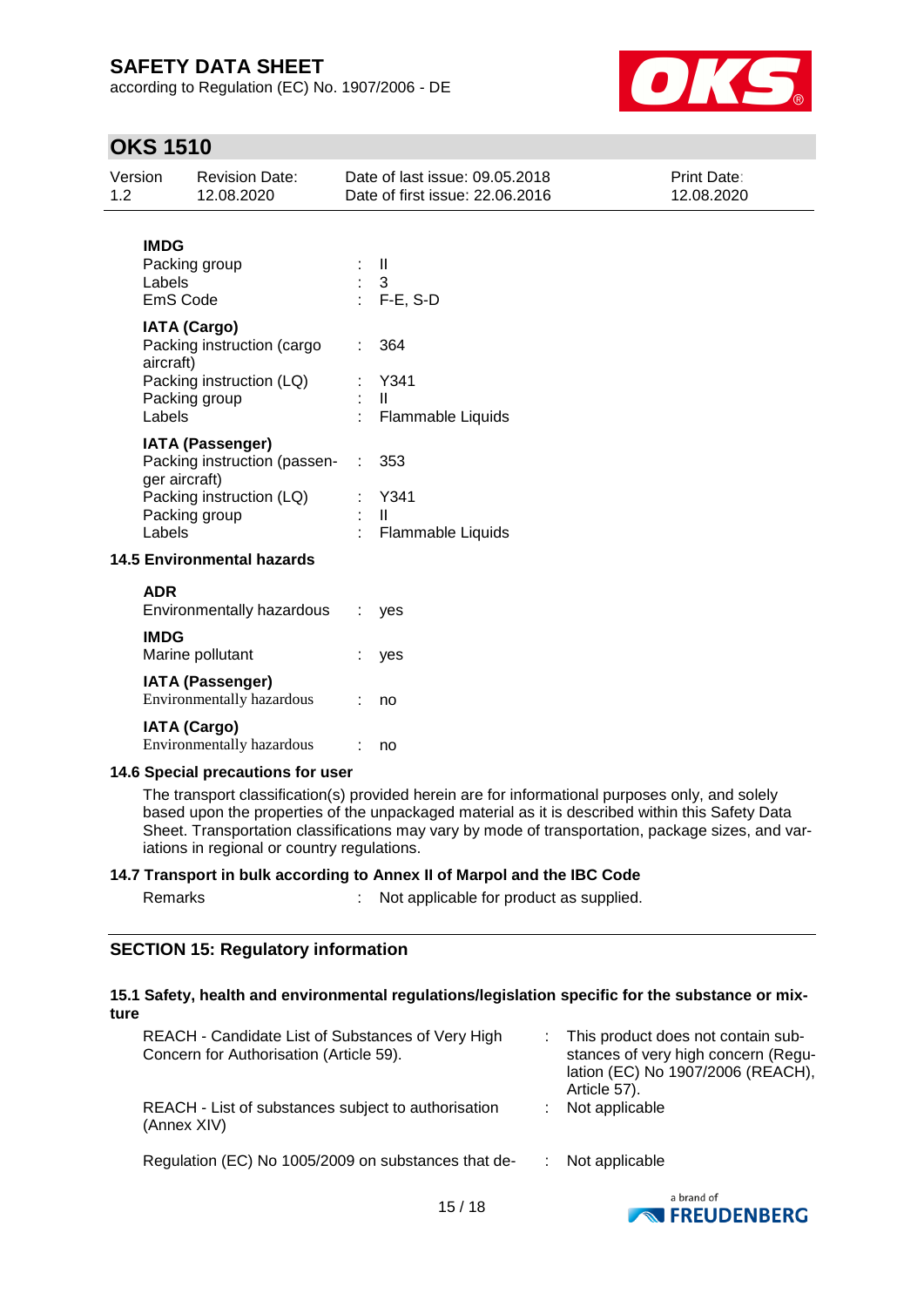according to Regulation (EC) No. 1907/2006 - DE



| <b>OKS 1510</b>  |                                                                                                                                                      |    |                                                                                                                                                                                                                                                                                                                                   |   |                                                                                                                   |
|------------------|------------------------------------------------------------------------------------------------------------------------------------------------------|----|-----------------------------------------------------------------------------------------------------------------------------------------------------------------------------------------------------------------------------------------------------------------------------------------------------------------------------------|---|-------------------------------------------------------------------------------------------------------------------|
| Version<br>1.2   | <b>Revision Date:</b><br>12.08.2020                                                                                                                  |    | Date of last issue: 09.05.2018<br>Date of first issue: 22.06.2016                                                                                                                                                                                                                                                                 |   | Print Date:<br>12.08.2020                                                                                         |
|                  | plete the ozone layer                                                                                                                                |    |                                                                                                                                                                                                                                                                                                                                   |   |                                                                                                                   |
|                  | tants (recast)                                                                                                                                       |    | Regulation (EU) 2019/1021 on persistent organic pollu-                                                                                                                                                                                                                                                                            | ÷ | Not applicable                                                                                                    |
|                  | Regulation (EC) No 649/2012 of the European Parlia-<br>of dangerous chemicals                                                                        |    | ment and the Council concerning the export and import                                                                                                                                                                                                                                                                             | ÷ | Not applicable                                                                                                    |
|                  | REACH - Restrictions on the manufacture, placing on<br>the market and use of certain dangerous substances,<br>preparations and articles (Annex XVII) |    |                                                                                                                                                                                                                                                                                                                                   |   | Conditions of restriction for the fol-<br>lowing entries should be considered:<br>Number on list 3                |
| E <sub>2</sub>   |                                                                                                                                                      |    | major-accident hazards involving dangerous substances.<br>ENVIRONMENTAL<br><b>HAZARDS</b>                                                                                                                                                                                                                                         |   | Seveso III: Directive 2012/18/EU of the European Parliament and of the Council on the control of                  |
| P <sub>5</sub> c |                                                                                                                                                      |    | <b>FLAMMABLE LIQUIDS</b>                                                                                                                                                                                                                                                                                                          |   |                                                                                                                   |
|                  | Water contaminating class<br>(Germany)                                                                                                               | ÷. | WGK 2 obviously hazardous to water<br>Classification according to AwSV, Annex 1 (5.2)                                                                                                                                                                                                                                             |   |                                                                                                                   |
|                  | TA Luft List (Germany)                                                                                                                               |    | Total dust:<br>Not applicable<br>Inorganic substances in powdered form:<br>Not applicable<br>Inorganic substances in vapour or gaseous form:<br>Not applicable<br>Organic Substances:<br>Not applicable<br>Carcinogenic substances:<br>Not applicable<br>Mutagenic:<br>Not applicable<br>Toxic to reproduction:<br>Not applicable |   |                                                                                                                   |
|                  | Volatile organic compounds                                                                                                                           |    | Volatile organic compounds (VOC) content: 50 %                                                                                                                                                                                                                                                                                    |   | Directive 2010/75/EU of 24 November 2010 on industrial<br>emissions (integrated pollution prevention and control) |

### **Other regulations:**

Take note of Directive 94/33/EC on the protection of young people at work or stricter national regulations, where applicable.

### **15.2 Chemical safety assessment**

This information is not available.

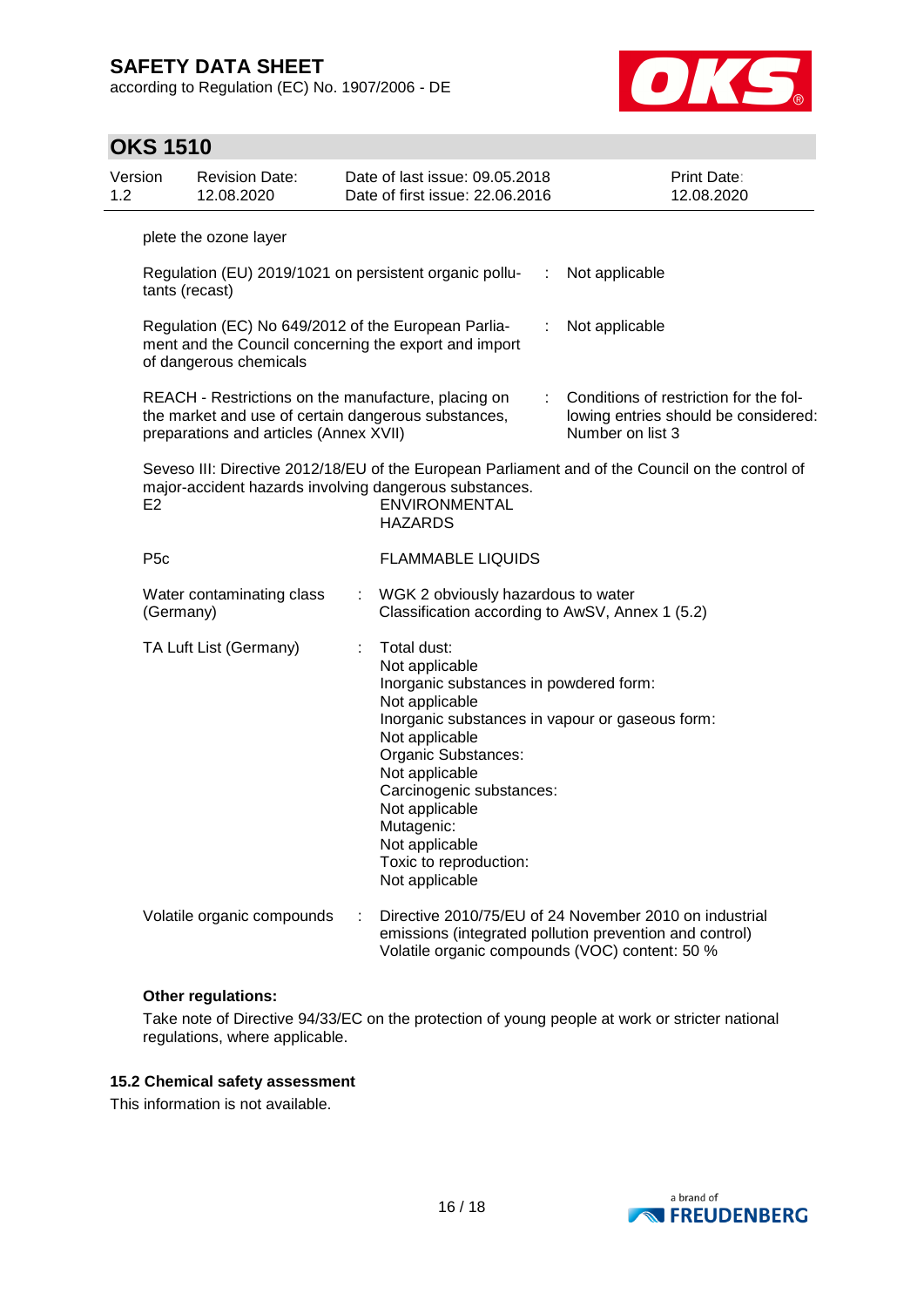according to Regulation (EC) No. 1907/2006 - DE



## **OKS 1510**

| Version | <b>Revision Date:</b> | Date of last issue: 09.05.2018  | <b>Print Date:</b> |
|---------|-----------------------|---------------------------------|--------------------|
| 1.2     | 12.08.2020            | Date of first issue: 22,06,2016 | 12.08.2020         |

### **SECTION 16: Other information**

#### **Full text of H-Statements**

| H225 | : Highly flammable liquid and vapour.                         |
|------|---------------------------------------------------------------|
| H304 | : May be fatal if swallowed and enters airways.               |
| H315 | : Causes skin irritation.                                     |
| H336 | : May cause drowsiness or dizziness.                          |
| H411 | $\therefore$ Toxic to aquatic life with long lasting effects. |
|      |                                                               |

#### **Full text of other abbreviations**

| DE TRGS 900       | Germany. TRGS 900 - Occupational exposure limit values. |
|-------------------|---------------------------------------------------------|
| DE TRGS 900 / AGW | : Time Weighted Average                                 |

ADN - European Agreement concerning the International Carriage of Dangerous Goods by Inland Waterways; ADR - European Agreement concerning the International Carriage of Dangerous Goods by Road; AICS - Australian Inventory of Chemical Substances; ASTM - American Society for the Testing of Materials; bw - Body weight; CLP - Classification Labelling Packaging Regulation; Regulation (EC) No 1272/2008; CMR - Carcinogen, Mutagen or Reproductive Toxicant; DIN - Standard of the German Institute for Standardisation; DSL - Domestic Substances List (Canada); ECHA - European Chemicals Agency; EC-Number - European Community number; ECx - Concentration associated with x% response; ELx - Loading rate associated with x% response; EmS - Emergency Schedule; ENCS - Existing and New Chemical Substances (Japan); ErCx - Concentration associated with x% growth rate response; GHS - Globally Harmonized System; GLP - Good Laboratory Practice; IARC - International Agency for Research on Cancer; IATA - International Air Transport Association; IBC - International Code for the Construction and Equipment of Ships carrying Dangerous Chemicals in Bulk; IC50 - Half maximal inhibitory concentration; ICAO - International Civil Aviation Organization; IECSC - Inventory of Existing Chemical Substances in China; IMDG - International Maritime Dangerous Goods; IMO - International Maritime Organization; ISHL - Industrial Safety and Health Law (Japan); ISO - International Organisation for Standardization; KECI - Korea Existing Chemicals Inventory; LC50 - Lethal Concentration to 50 % of a test population; LD50 - Lethal Dose to 50% of a test population (Median Lethal Dose); MARPOL - International Convention for the Prevention of Pollution from Ships; n.o.s. - Not Otherwise Specified; NO(A)EC - No Observed (Adverse) Effect Concentration; NO(A)EL - No Observed (Adverse) Effect Level; NOELR - No Observable Effect Loading Rate; NZIoC - New Zealand Inventory of Chemicals; OECD - Organization for Economic Co-operation and Development; OPPTS - Office of Chemical Safety and Pollution Prevention; PBT - Persistent, Bioaccumulative and Toxic substance; PICCS - Philippines Inventory of Chemicals and Chemical Substances; (Q)SAR - (Quantitative) Structure Activity Relationship; REACH - Regulation (EC) No 1907/2006 of the European Parliament and of the Council concerning the Registration, Evaluation, Authorisation and Restriction of Chemicals; RID - Regulations concerning the International Carriage of Dangerous Goods by Rail; SADT - Self-Accelerating Decomposition Temperature; SDS - Safety Data Sheet; SVHC - Substance of Very High Concern; TCSI - Taiwan Chemical Substance Inventory; TRGS - Technical Rule for Hazardous Substances; TSCA - Toxic Substances Control Act (United States); UN - United Nations; vPvB - Very Persistent and Very Bioaccumulative

# **Further information**

### **Classification of the mixture: Classification procedure:**

Flam. Liq. 2 H225 Based on product data or assessment